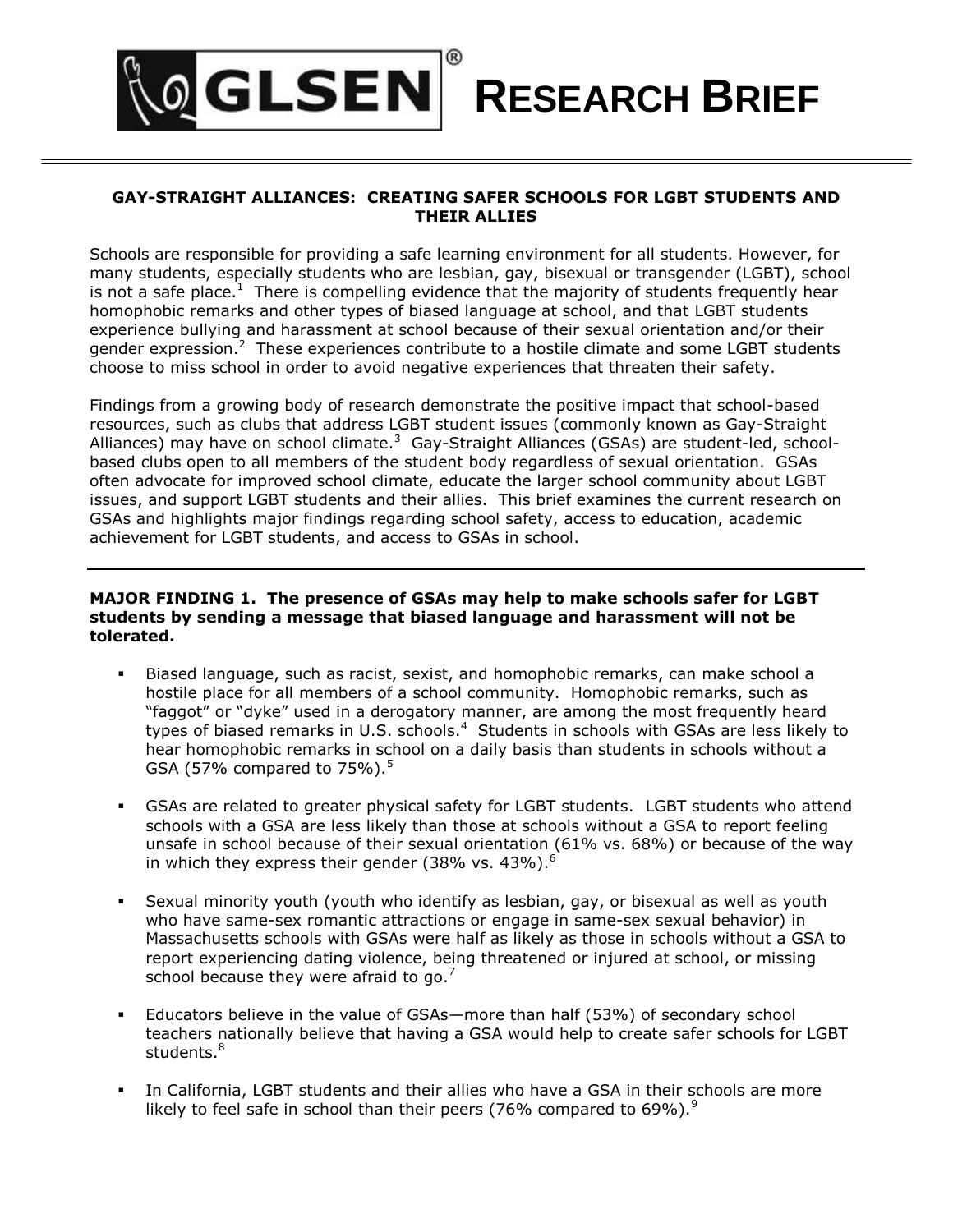### **MAJOR FINDING 2. Having a GSA may also make school more accessible to LGBT students by contributing to a more positive school environment.**

- LGBT students in schools with GSAs are less likely to miss school because they feel unsafe compared to other students:a quarter (26%) of students in schools with GSAs missed school in the past month because they felt unsafe compared to a third (32%) of students at schools without GSAs.<sup>10</sup>
- Students in schools with GSAs or similar student clubs are two times more likely than students without such clubs to say they hear teachers at their school make supportive or positive remarks about lesbian and gay people (24% compared to  $12\%$ ).<sup>11</sup>

### **MAJOR FINDING 3. GSAs may help LGBT students to identify supportive school staff, which has been shown to have a positive impact on their academic achievement and experiences in school.**

- Students in schools with a GSA are more likely to report that school faculty, staff and administrators are supportive of lesbian, gay, and bisexual students (52% compared to 37%).<sup>12</sup>
- LGBT students in schools with a GSA are significantly more likely than students in schools without a GSA to be aware of a supportive adult at school (84% compared to 56%).<sup>13</sup> LGBT students who report having supportive faculty and other school staff report higher grade point averages and are more likely to say they plan to pursue post-secondary education than LGBT students who do not have supportive school staff.<sup>14</sup>
- LGBT students in schools with a GSA have a greater sense of belonging to their school community than students without a GSA. $^{15}$

# **MAJOR FINDING 4. Most students lack access to GSAs or other student clubs that provide support and address issues specific to LGBT students and their allies.**

- In a national survey of secondary school students, less than one quarter (22%) of all LGBT and non-LGBT students report that their school has a GSA or another type of student club that addresses LGBT students' issues.<sup>16</sup>
- Although LGBT students may be more likely to be aware of a GSAs existence than other students, less than half of LGBT students (47%) report that their school has a GSA.<sup>17</sup>
- **Some LGBT students of color may have less** access to a GSA at their school than their peers:  $^{18}$ LGBT African American/Black students are less likely to report having a GSA in their school than other LGBT students of color, particularly those in schools where the student population is predominantly African American.<sup>19</sup>
- **EXECT** students in the South and in small towns or rural areas are least likely to have a GSA in their school.<sup>20</sup>

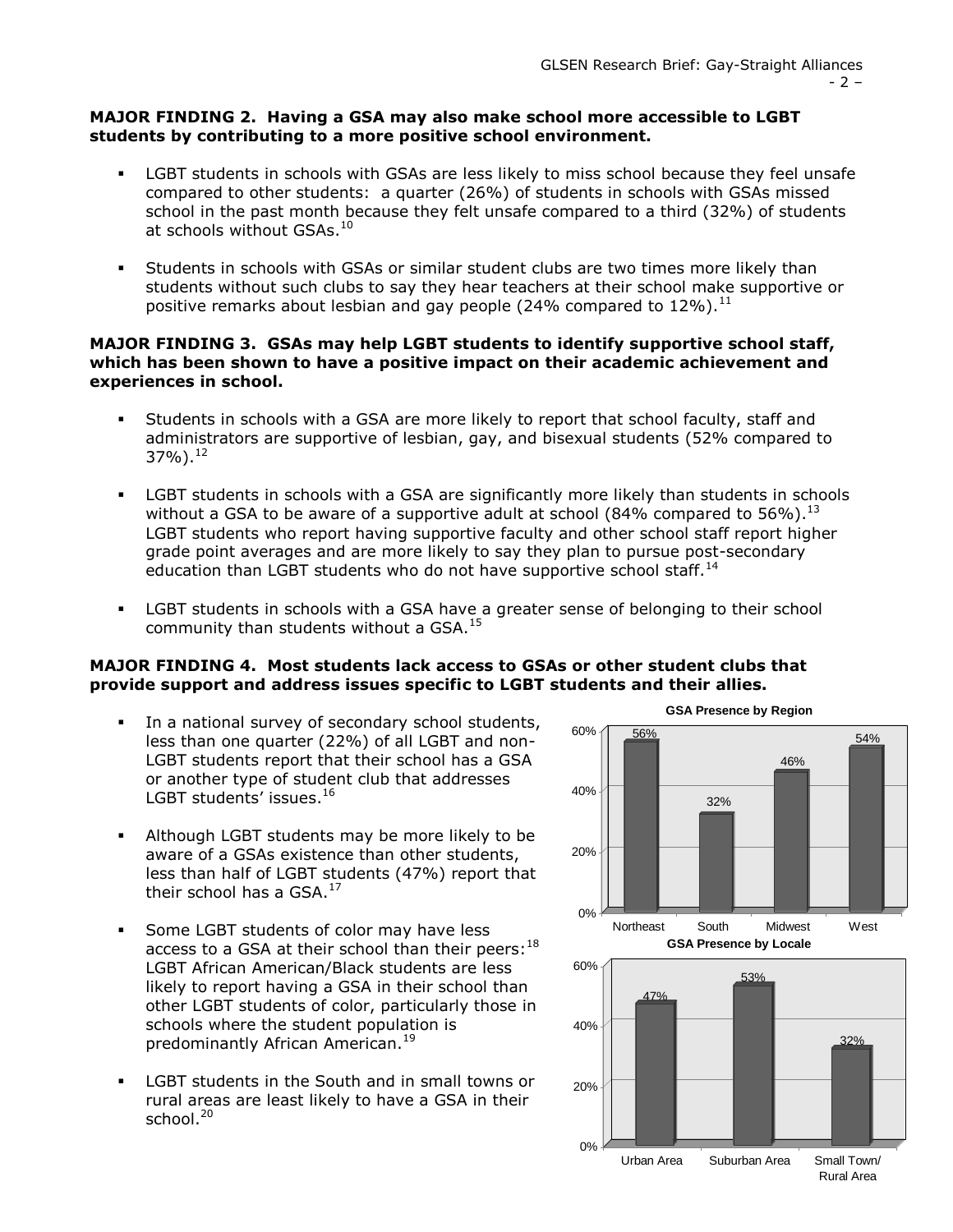#### **SUMMARY AND CONCLUSION**

Schools are often not a safe place for students, particularly those who are lesbian, gay, bisexual and transgender. GSAs can help to make schools safer for students and may play a role in mitigating the negative impact of bullying and harassment experienced by some LGBT students. LGBT students in schools with GSAs are less likely to hear biased language, such as homophobic remarks, are less likely to feel unsafe in school because of their sexual orientation and gender expression, and are less likely to miss days of school because they are afraid to go. In addition, GSAs may play an important role in helping students identify staff who may be supportive and to whom they can report any incidents of victimization. The presence of a GSA may offer evidence of a school's commitment to LGBT students and their allies, creating a source of perceived support for students even if they are not actively engaged with the GSA themselves. The presence of GSAs may also help to improve the school experiences of LGBT students, by increasing access to education and having a positive impact on LGBT students' academic achievement and aspirations.

Despite evidence of the benefits they offer, most students lack access to the valuable resources GSAs provide. Although the number of GSAs is increasing, less than a quarter of high school students nationally have a GSA in their school, and students in small towns and rural areas and the South are least likely to have access to this type of support in school. LGBT students of color also have less access to the resources of a GSA than their peers. Further research is needed that examines the availability of GSAs to LGBT students of color and transgender students and the impact of GSAs on their school experiences.

The presence of a GSA in school may have considerable benefits for LGBT students and their allies. School communities should support the formation of GSAs so that all students can learn and pursue an education in a positive and supportive school climate. It is also important to note that GSAs are only one part of what helps to make schools safer for LGBT students and their allies. GSAs should be a part of a larger comprehensive safe schools initiative that includes school policies that specifically address sexual orientation and gender identity/expression, trainings for school administrators, faculty and other staff, and support for GSAs and other student clubs that address the issues of LGBT students and their allies. As part of a comprehensive safe schools initiative, GSAs can create positive changes in school climate that endure over time, outlasting changes in the student body, faculty or administration.